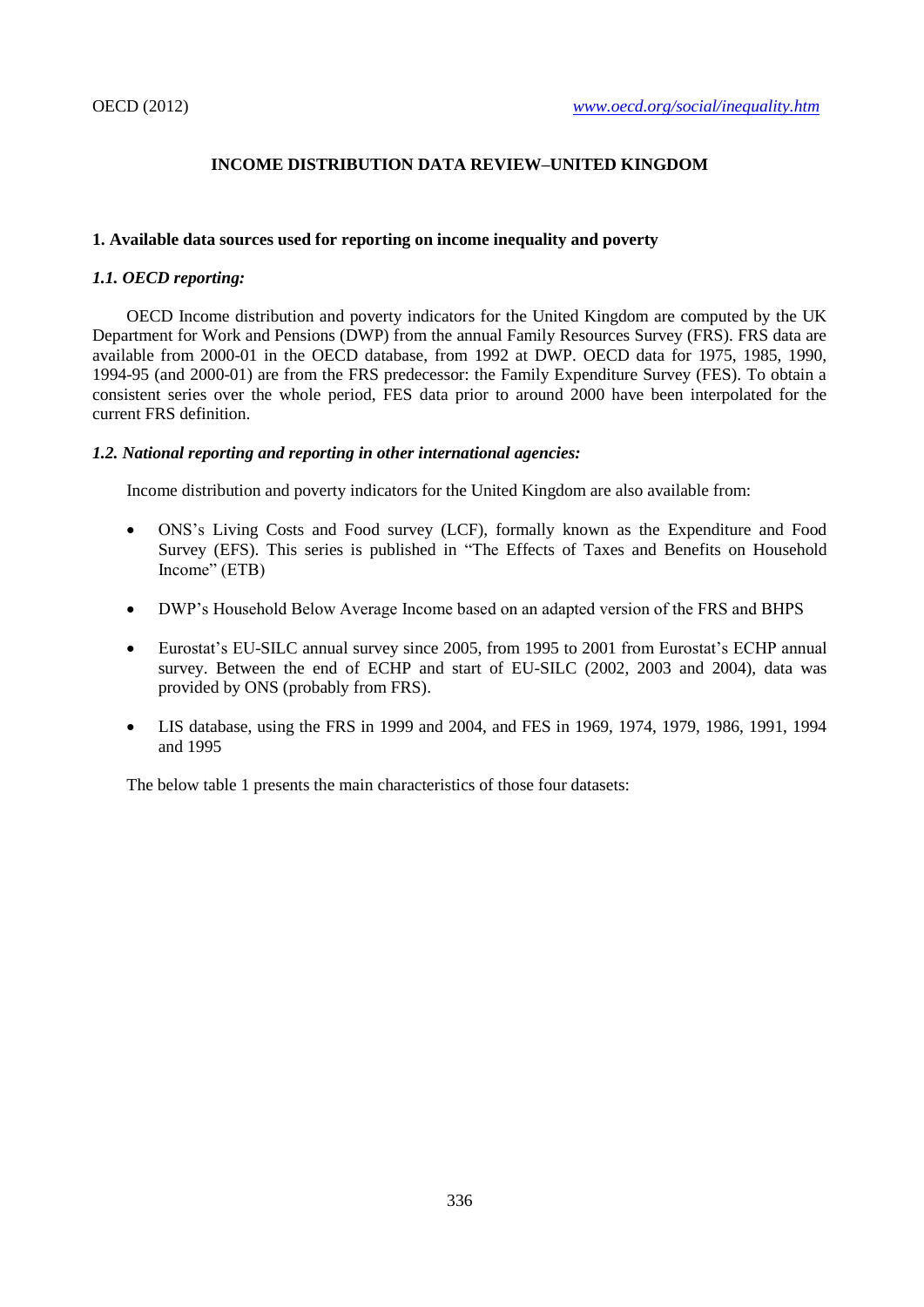| Family Resources Survey<br>(FRS) from 2000/1 and<br><b>Family Expenditure Survey</b> | Living Costs and Food survey                                                                                                                                                                                            | Households Below Average                                                                                          | <b>EU-SILC</b>                                                                                                                                                |
|--------------------------------------------------------------------------------------|-------------------------------------------------------------------------------------------------------------------------------------------------------------------------------------------------------------------------|-------------------------------------------------------------------------------------------------------------------|---------------------------------------------------------------------------------------------------------------------------------------------------------------|
|                                                                                      |                                                                                                                                                                                                                         |                                                                                                                   |                                                                                                                                                               |
| (FES) before 2000/1 for UK<br>alwavs                                                 | (LCF), formally known as the<br><b>Expenditure and Food Survey</b><br>(EFS)                                                                                                                                             | Income, from adapted FRS<br>and BHPS                                                                              |                                                                                                                                                               |
| sponsored by the Department                                                          | <b>Office for National Statistics</b>                                                                                                                                                                                   | Department for Work and                                                                                           | Eurostat                                                                                                                                                      |
| for Work and Pensions                                                                | (ONS)                                                                                                                                                                                                                   | Pensions                                                                                                          |                                                                                                                                                               |
|                                                                                      |                                                                                                                                                                                                                         | 1994/95 - 2010/11                                                                                                 | EU-SILC 2005-2010<br>representing 2004-2009                                                                                                                   |
|                                                                                      |                                                                                                                                                                                                                         |                                                                                                                   | income, and ECHP 1995-<br>2001. Between the end of<br>ECHP and start of EU-SILC<br>(2002, 2003 and 2004), data<br>was provided by ONS<br>(probably from FRS). |
| April X-March X+1                                                                    |                                                                                                                                                                                                                         |                                                                                                                   | Annual income for the all year                                                                                                                                |
|                                                                                      |                                                                                                                                                                                                                         |                                                                                                                   | $N-1$                                                                                                                                                         |
| all UK private households                                                            | all UK private households                                                                                                                                                                                               | all UK private households                                                                                         | all UK private households                                                                                                                                     |
| approximately 25,000                                                                 |                                                                                                                                                                                                                         |                                                                                                                   | in 2010: 12261 addresses.                                                                                                                                     |
| households were interviewed<br>in 2010/11                                            |                                                                                                                                                                                                                         |                                                                                                                   | 8109 eligible households,<br>15120 persons aged 16+                                                                                                           |
|                                                                                      |                                                                                                                                                                                                                         |                                                                                                                   | GB: stratified two-stage                                                                                                                                      |
| sample desing in Great                                                               |                                                                                                                                                                                                                         |                                                                                                                   | sample desing; Northern                                                                                                                                       |
|                                                                                      |                                                                                                                                                                                                                         |                                                                                                                   | Ireland: simple random                                                                                                                                        |
| Ireland                                                                              |                                                                                                                                                                                                                         |                                                                                                                   | sample                                                                                                                                                        |
|                                                                                      |                                                                                                                                                                                                                         |                                                                                                                   |                                                                                                                                                               |
| ves                                                                                  |                                                                                                                                                                                                                         |                                                                                                                   | yes: total and partial                                                                                                                                        |
| Household and individual                                                             | household                                                                                                                                                                                                               |                                                                                                                   | Household and individual                                                                                                                                      |
|                                                                                      |                                                                                                                                                                                                                         |                                                                                                                   |                                                                                                                                                               |
| (FRS) from 2000/1 and<br>Family Expenditure Survey                                   |                                                                                                                                                                                                                         |                                                                                                                   |                                                                                                                                                               |
|                                                                                      |                                                                                                                                                                                                                         |                                                                                                                   |                                                                                                                                                               |
|                                                                                      |                                                                                                                                                                                                                         |                                                                                                                   |                                                                                                                                                               |
|                                                                                      | method/method-<br>quality/quality/quality-<br>information/economic-<br>statistics/quality-and-methodology-<br>information-for-the-effects-of-<br>taxes-and-benefits-on-household-                                       | Income (HBAI) 1994/95-<br>2010/11<br>http://research.dwp.gov.uk/as<br>d/hbai/hbai2011/index.php?pa<br>ge=chapters |                                                                                                                                                               |
|                                                                                      | The Effects of Taxes and<br>Benefits on Household<br>Income" (ETB):<br>http://www.ons.gov.uk/ons/rel<br>of-taxes-and-benefits-on-<br>household-income/index.html                                                        |                                                                                                                   |                                                                                                                                                               |
|                                                                                      | stratified clustered probability<br>Britain, systematic statified<br>sample desing in Northern<br>59% in 2010/11<br><b>Family Resources Survey</b><br>(FES) before 2000/1 for UK<br>http://research.dwp.gov.uk/asd/frs/ | around 5,000 private<br>households in the UK<br>http://www.ons.gov.uk/ons/quide-                                  | Households Below Average<br>/household-income/the-effects-                                                                                                    |

## **Table 1. Characteristics of datasets, United Kingdom**

# **2. Comparison of main results derived from sources used for OECD indicators with alternative sources**

# *2.1 Income*

## *2.1.1 Time series of Gini coefficients and other inequality indicators*

According to the OECD income distribution database, income inequality among total population has risen faster in the United Kingdom than in any other OECD country between 1975 and 2000. From a peak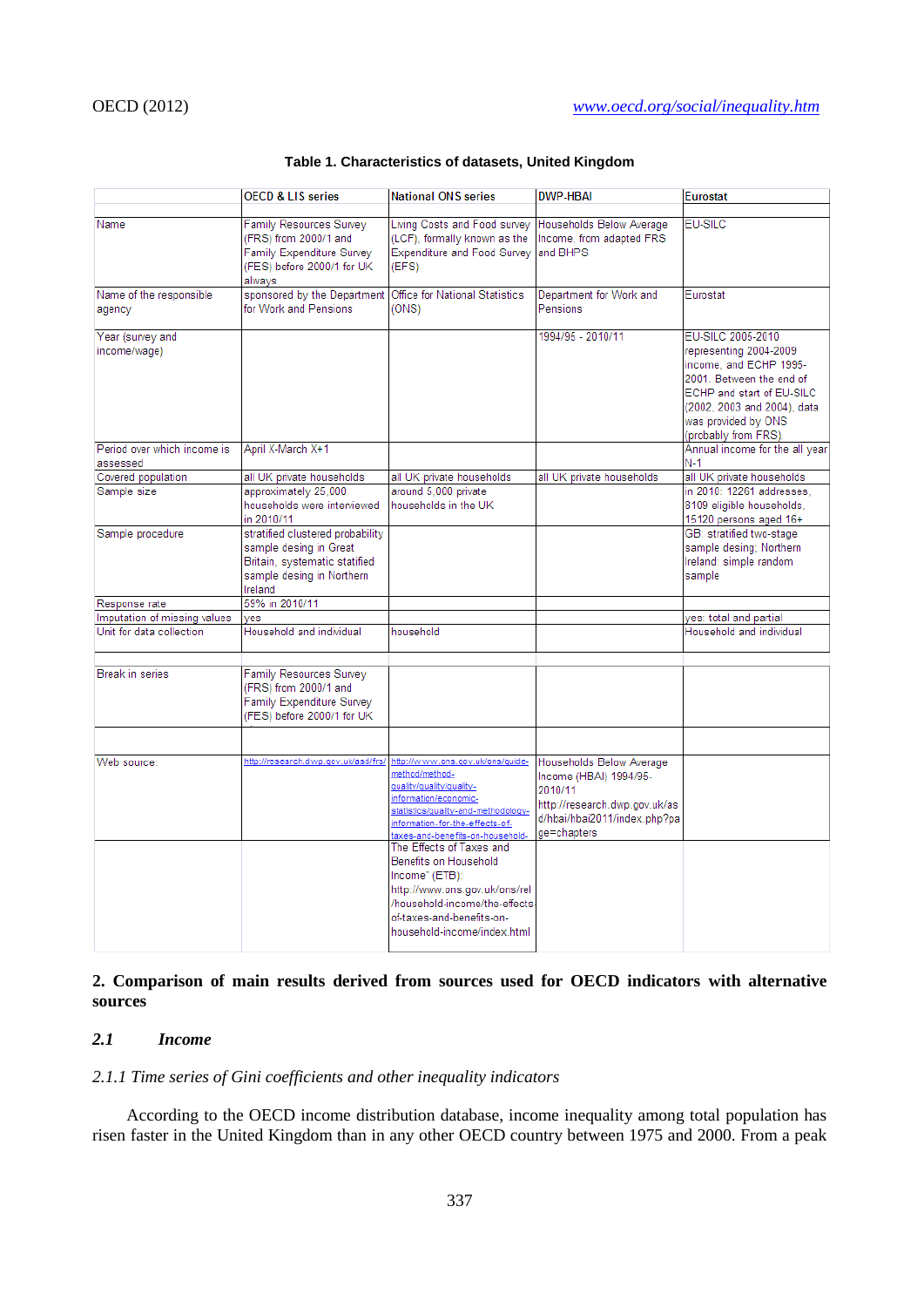in 2000 (0.35) and subsequent fall at 0.33 in 2004, it has been rising again since 2005 at 0.34, above the OECD average of 0.31.

The four other series of Gini coefficients on disposable income in the United Kingdom generally show similar levels and trends since the mid90s. The LIS series (also coming from FES & FRS) shows slightly higher levels of inequality throughout, so does the DWP series particularly from 2005 to 2009. The ONS, the DWP and the EU-SILC series fluctuate around the OECD series across time.

Note that Eurostat identifies a break between the 1999 data point at 0.32 and 0.35 in 2000, so the 1999 data point does not seem comparable with figures from 2000 onwards for this series.



#### **Figure 1.1 Trends in Gini coefficient (disposable income)**

Also, when comparing the income quintile share ratio (S80/S20) from the OECD reference survey and the Eurostat EU-SILC since 2000, as for the Gini series, the EU-SILC series from Eurostat fluctuates around the OECD series at around 5.5. Also again, the DWP-HBAI series follows the same trend - but at much higher levels - up to 2005 where there is a sharp increase, before a decrease in 2009 and 2010. The 1 to-2 points difference in S80/S20 between the OECD/Eurostat series and the DWP-HBAI series is still to be determined.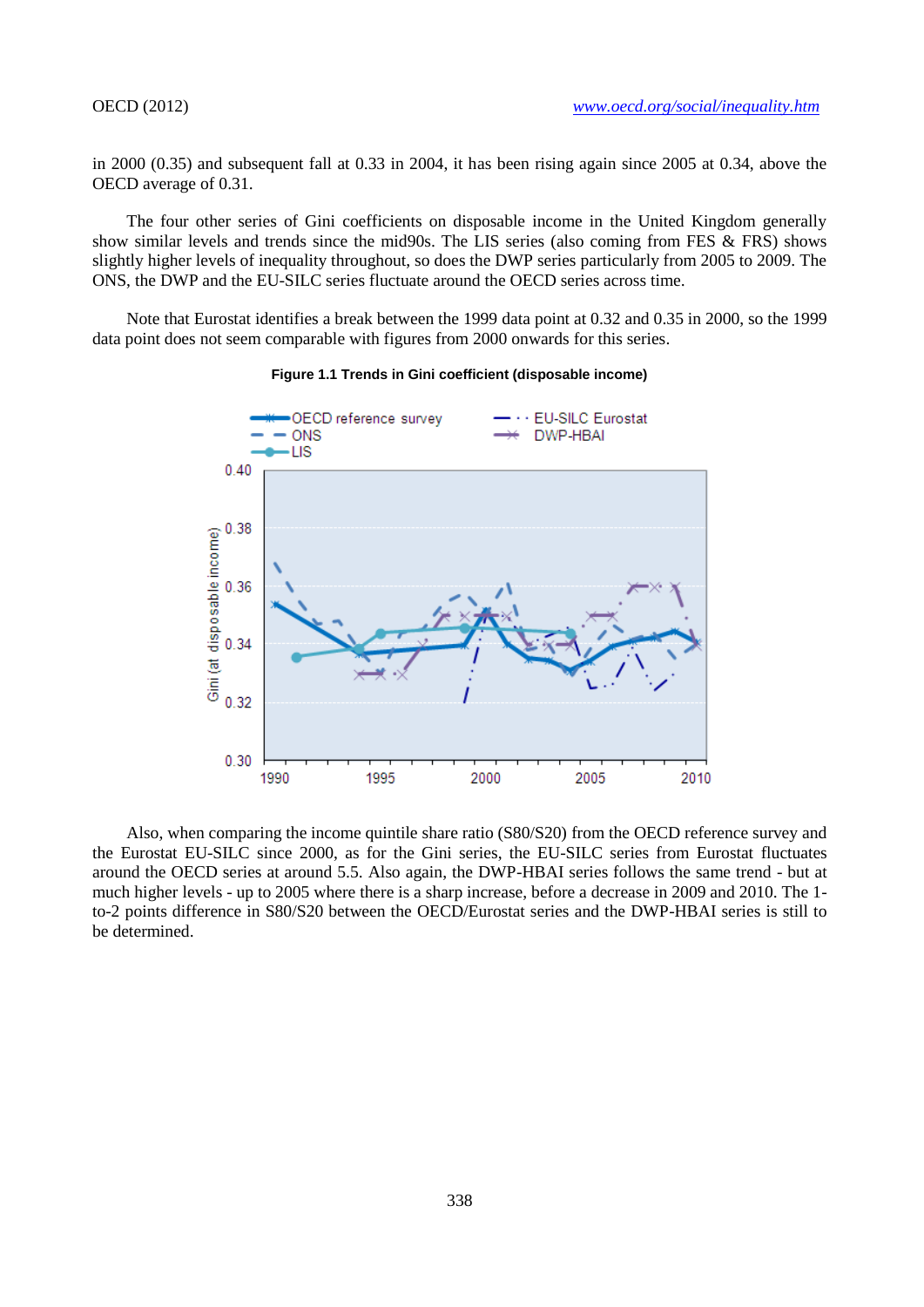

**Figure 1.2 Trends in income share quintile ratio S80/S20**

#### *2.1.2 Time series of poverty rates*

According to the OECD income distribution database, the share of the UK population living with less than 50% of the median equivalised income (8 166 £ per year in 2010) decreased sharply from 14% in 1990 to 11% in 1996, and it gradually decreased (with fluctuations) to 10% in 2010.

The OECD reference series show similar trends than other series, similar levels than the Eurostat EU-SILC series, but lower levels than the LIS series and slightly higher levels than the ONS-DWP-HBAI (Households Below Average Income) series.

#### **Figure 2.1 Trends in poverty rates**

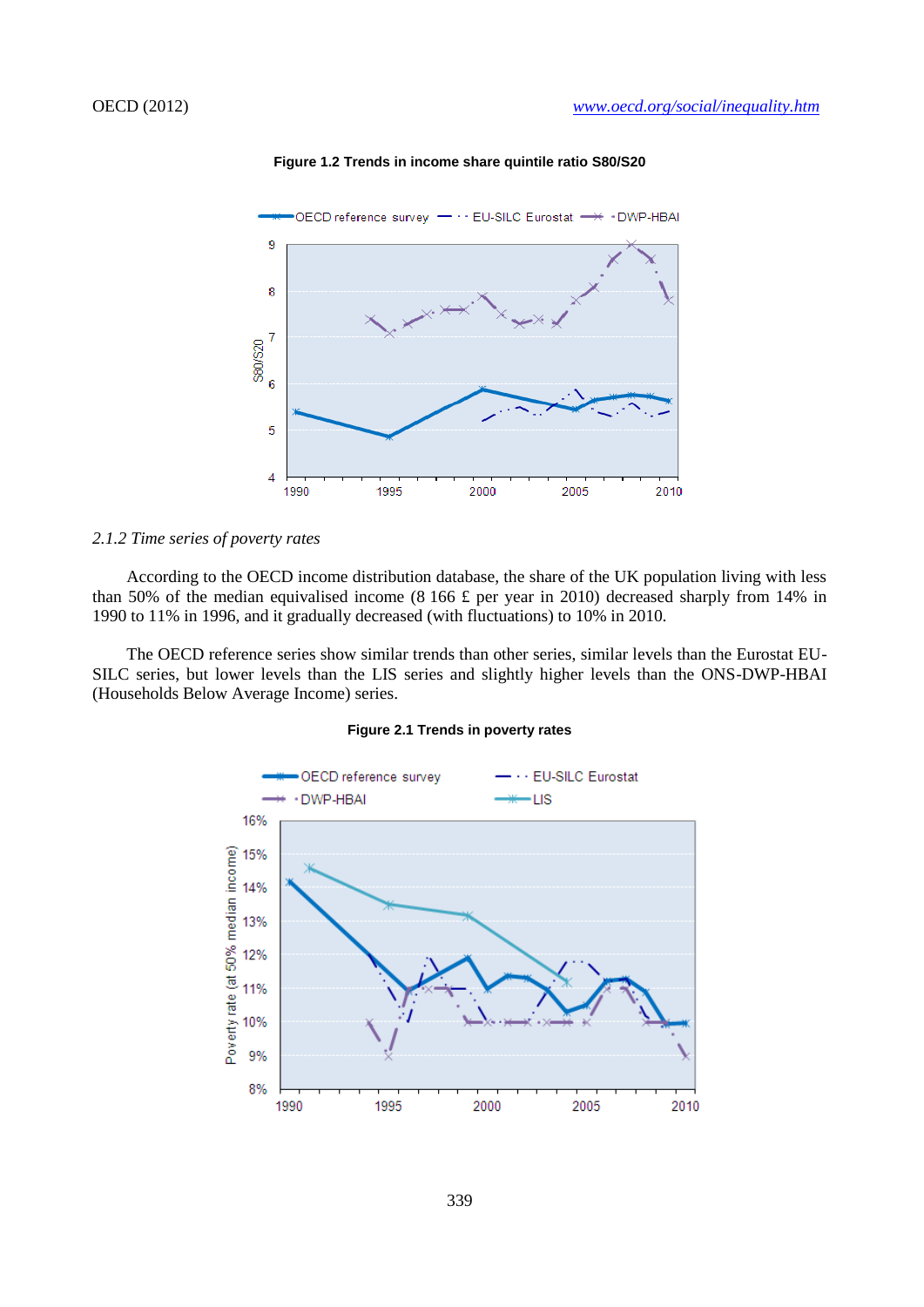The child poverty series show similar differences than the above poverty rates for total population. The DWP-HBAI child poverty series reported lower rates in the 1990s and 2000s (3 to 5 percentage points), but these differences have reduced to 1 percentage point in 2010.



#### **Figure 2.2 Trends in Child poverty rates**

### *2.2 Wages*

See Part II of the present Quality Review.

## **3. Consistency of income components shares with alternative data sources**

## *3.1. Comparison of main aggregates: earnings, self-employment income, capital income, transfers and direct taxes*

Table 2 shows shares of income components for 2008, according to the OECD benchmark series. When comparing the composition of the average equivalised disposable income of the OECD reference series (based on FRS) with the EU-SILC series, there are differences (between 6-8% of HDI) in shares of capital income (higher in OECD series), transfers and taxes (higher in EU-SILC series).

|                       |  | Survev                              | Year | Unit     | Wages   |         | Capital Self Employment   Transfers |       | Taxes   | Disposable income |
|-----------------------|--|-------------------------------------|------|----------|---------|---------|-------------------------------------|-------|---------|-------------------|
|                       |  |                                     |      |          |         |         |                                     |       |         | (HDI)             |
| OECD reference survey |  | (OECD reference survey <sup>+</sup> | 2008 | natcur   | 16 45 6 | 2 3 3 8 | 2 1 2 4                             | 3431  | $-5029$ | 19 317            |
|                       |  |                                     |      | % av HDI | 85%     | 12%     | 11%                                 | 18%   | $-26%$  |                   |
|                       |  |                                     |      |          |         |         |                                     |       |         |                   |
|                       |  |                                     |      |          |         |         |                                     |       |         |                   |
| Other INCOME survey   |  | EU-SILC (OECD-ELS)                  | 2008 | natcur   | 18 833  | 867     | 2681                                | 5 209 | $-6685$ | 21 107            |
|                       |  |                                     |      | % av HDI | 89%     | 4%      | 13%                                 | 25%   | $-32%$  |                   |

**Table 2. Shares of income components in total disposable income, OECD reference series**

Figure 3 compares the trend in shares of public cash transfers in equivalised disposable income from the OECD reference series with the share of total cash social spending in net national income, reported from the OECD Social Expenditure database (OECD SOCX). OECD SOCX series include pensions, incapacity, family, unemployment, social assistance. Both series show similar trends throughout the period.